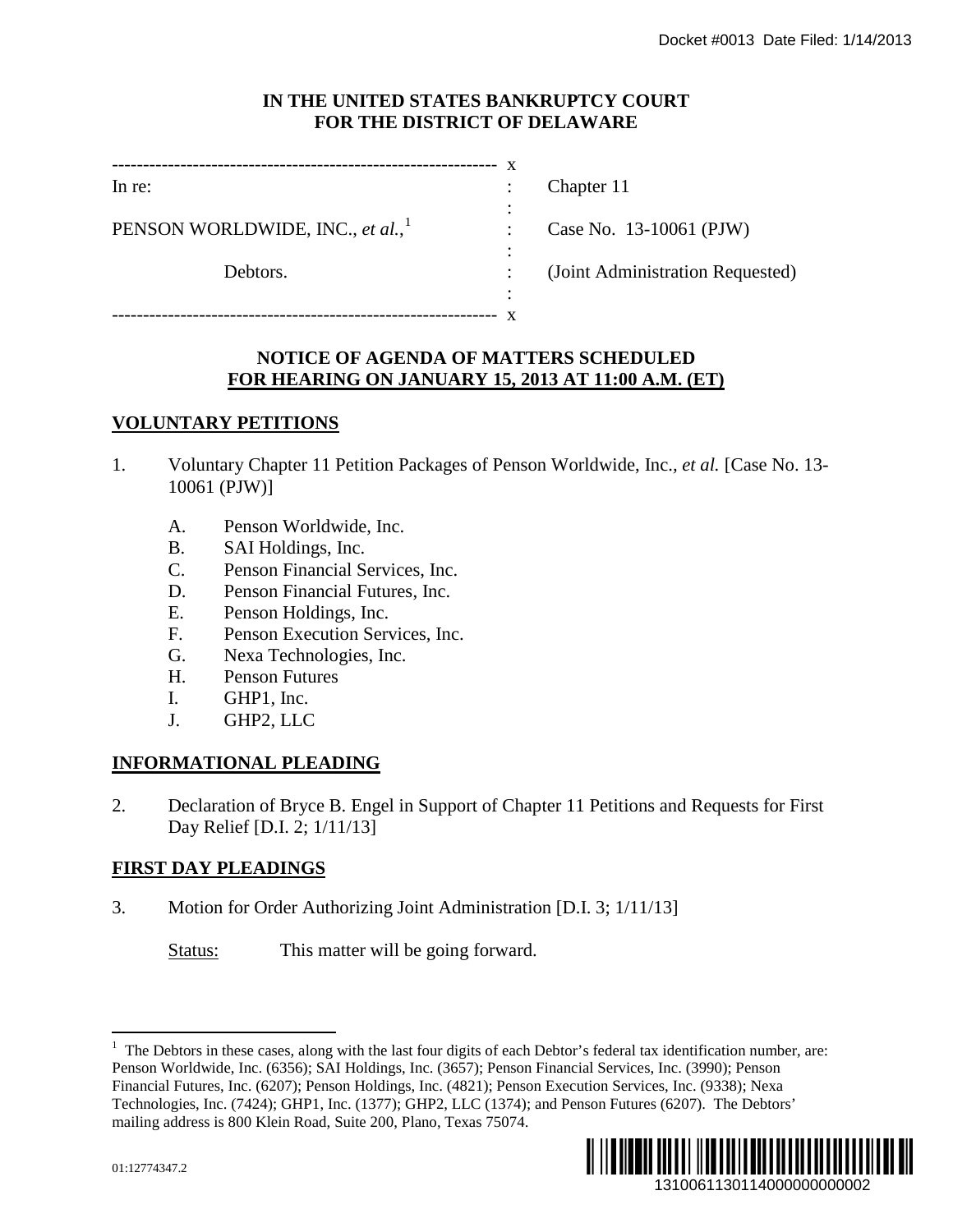4. Application for an Order Pursuant to 28 U.S.C. § 156(c), Bankruptcy Rule 2002(f) and Local Rule 2002-1(f) to Authorize the Retention and Employment of Kurtzman Carson Consultants LLC as Claims and Noticing Agent *Nunc Pro Tunc* to the Petition Date [D.I. 4; 1/11/13]

Status: This matter will be going forward.

5. Motion for Interim and Final Orders (I) Prohibiting Utility Companies from Altering, Refusing, or Discontinuing Utility Services, (II) Deeming Utility Companies Adequately Assured of Future Performance, and (III) Establishing Procedures for Determining Adequate Assurance of Payment [D.I. 5; 1/11/13]

Status: This matter will be going forward.

6. Motion for an Order (I) Approving Continued Use of the Debtors' Existing Cash Management System, (II) Authorizing Use of Existing Bank Accounts and Checks, (III) Waiving the Requirements of 11 U.S.C. § 345(b) on an Interim Basis, and (IV) Authorizing and Granting Administrative Expense Status to Postpetition Claims for Intercompany Transactions [D.I. 6; 1/11/13]

Status: This matter will be going forward.

7. Motion for an Order (A) Authorizing, but Not Directing, the Debtors to Pay Certain Prepetition Wages, Compensation, and Employee Benefits and Continue Payment of Wages, Compensation, and Employee Benefits in the Ordinary Course of Business; and (B) Authorizing and Directing Applicable Banks and Other Financial Institutions to Process and Pay All Checks Presented for Payment and to Honor All Funds Transfer Requests Made by the Debtors Relating to the Foregoing [D.I. 7; 1/11/13]

Status: This matter will be going forward.

Dated: January 14, 2013 Wilmington, Delaware

#### YOUNG CONAWAY STARGATT & TAYLOR, LLP

*/s/ Kenneth J. Enos*

Pauline K. Morgan (No. 3650) M. Blake Cleary (No. 3614) Kenneth J. Enos (No. 4544) Rodney Square 1000 North King Street Wilmington, Delaware 19801 Telephone: (302) 571-6600 Facsimile: (302) 571-1253

- and -